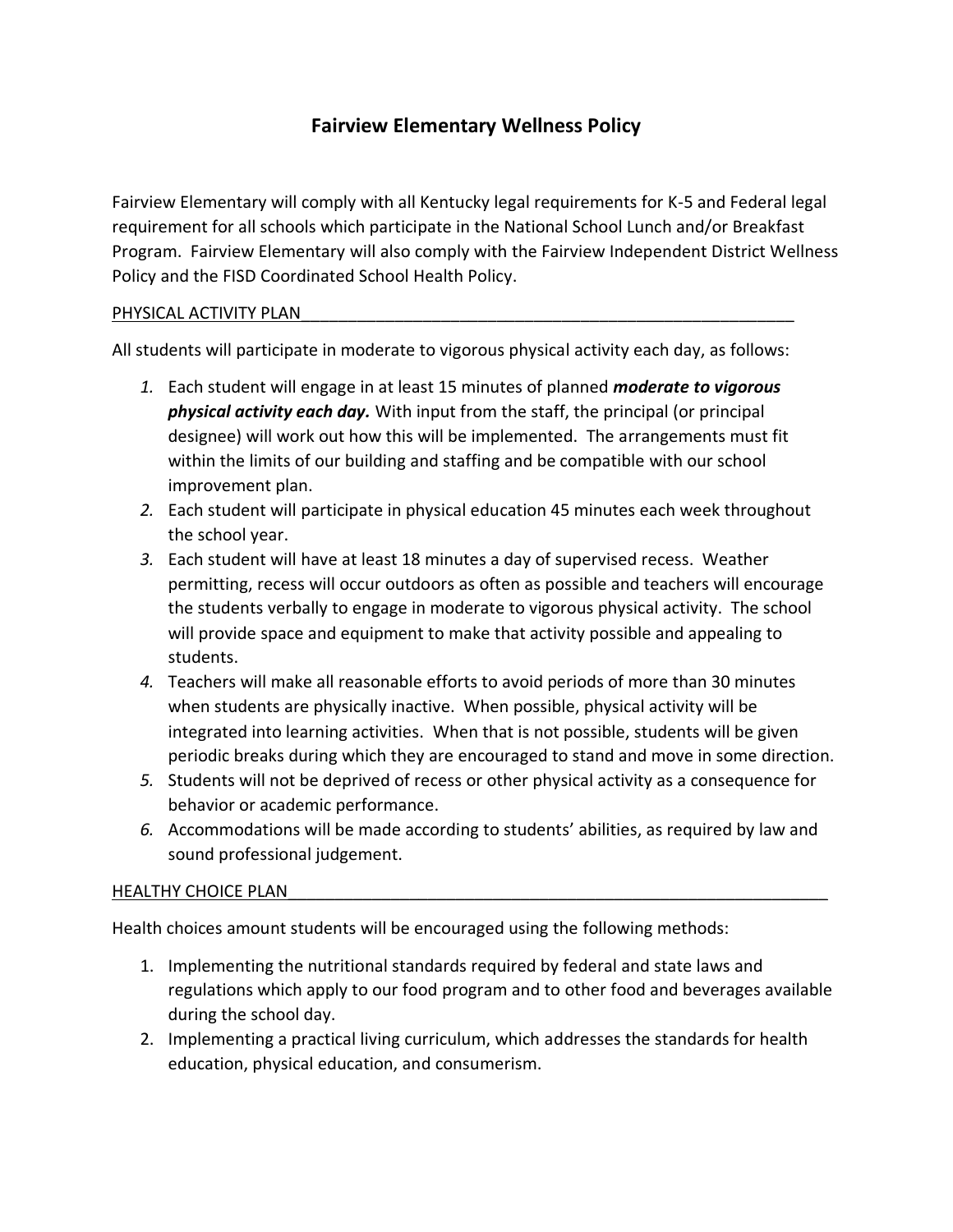3. Integrating all content areas by making connections to health and wellness and by incorporating movement-based activities when possible. The FISD Coordinated School Health Committee Policy and the FISD Wellness Policy will be followed regarding the integration of health education and physical education instruction throughout the school environment.

#### GUIDELINES FOR FOOD OUTSIDE THE CAFETERIA

To help promote healthy nutrition in our school, the following policy extracted from the district wellness policy will be met:

Vending / Ala Carte Policy

Section 1. Definitions:

- School day means the period of time between the arrival of the first student at the school building and the end of the last instructional period.
- School day approved beverage means water, 100% fruit or vegetable juice, and low fat milk.
- Competitive food means any food or beverage item sold or served in competition with the National School Breakfast and National School Lunch programs, excluding any food or beverage sold a la carte in the cafeteria.

Section 2. Sales

- Competitive food and ala carte sales shall not be permitted in schools during the school day.
- Cafeteria's will encourage healthy food choices and display informational posters in the cafeteria as well as what is being served each day for breakfast and lunch.
- Our schools shall implement the nutritional standards required by federal and state laws and regulations.
- Parents may block the purchase of "extras" from their child's cafeteria account.
- There will be no outside food brought in from fast food restaurants from students or parents. Students will not be allowed to order for delivery of these foods during school hours.

Section 3. Food Served for fundraising

- Food items will not be sold to students as a fund-raiser during the school day.
- Schools are encouraged to use items other that food items as fund-raisers.

Section 4. Food Served at School Parties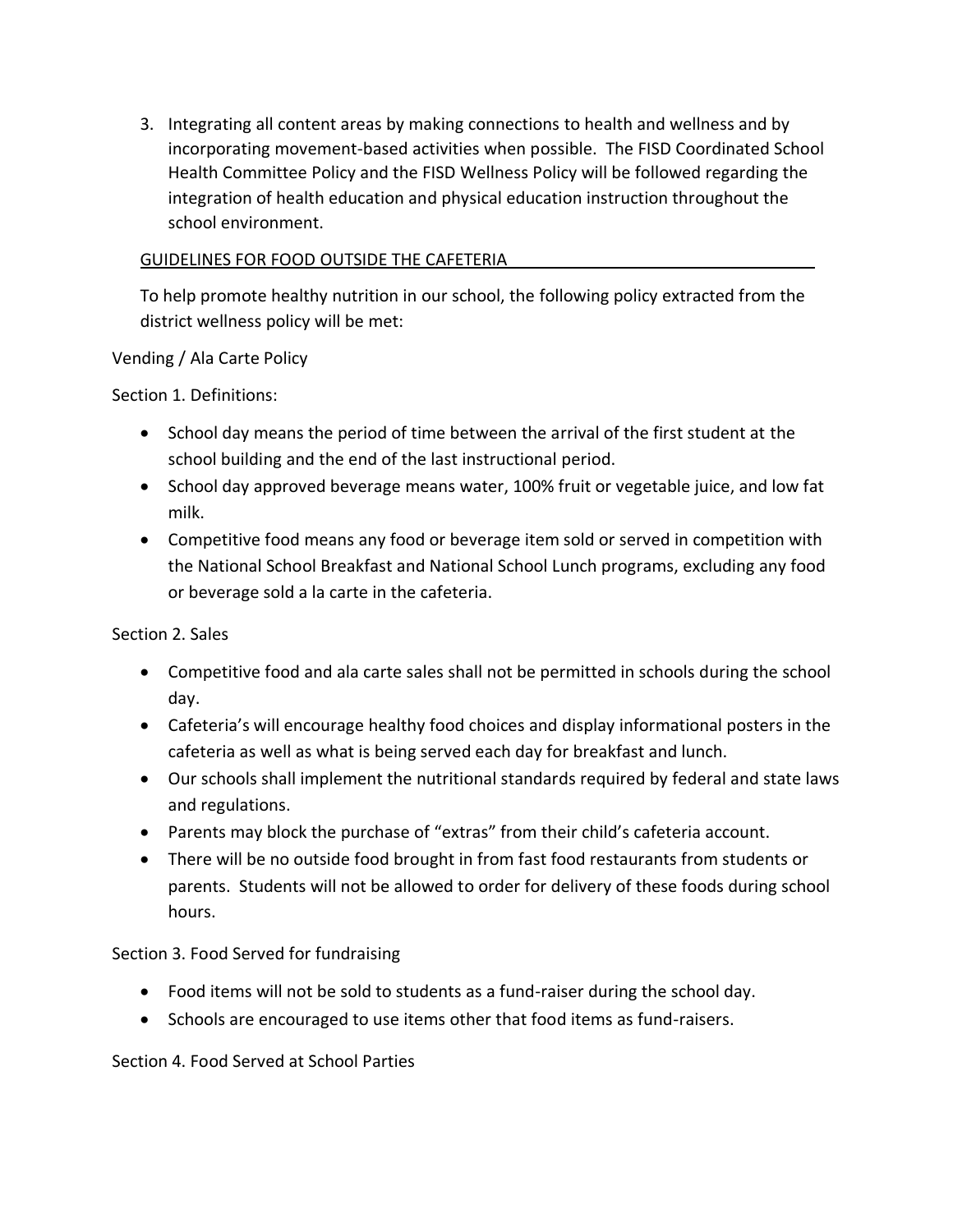- School parties must be held in compliance with the competitive food rule, at least 30 minutes past the end of the last lunch period.
- To insure that all foods served to children are safe and sanitary, all items served at school parties must be purchased rather that homemade. Site Based Councils at the elementary will determine how many parties are permitted in a classroom per year and notify teachers.

## Section 5. Food as a Reward

- Principals and teachers will not use food or beverages as rewards for academic performance or good behavior. If food is used as a reward, it must not be given to the child until at least 30 minutes past the end of the last lunch period, and still meet the Smart Snack Rule.
- School meals, breakfast, lunch or dinner will not be withheld as a punishment.

# Section 6. Food Served in After School Programs

• All foods served in organized, after school programs or activities must utilize the After School Snack Program or follow the nutritional guidelines for that program as established by USDA. Those standards can be obtained from the School Nutrition Office or on USDA's web site.

### ASSESSMENT TOOL\_\_\_\_\_\_\_\_\_\_\_\_\_\_\_\_\_\_\_\_\_\_\_\_\_\_\_\_\_\_\_\_\_\_\_\_\_\_\_\_\_\_\_\_\_\_\_\_\_\_\_\_\_\_\_\_\_\_\_\_\_\_

### We will **assess students' level of physical activity and physical fitness at least once a year.**

- 1. The principal (or designee), with collaboration from teachers and parents with wellness expertise, will select an assessment tool. Once the council has adopted a tool, it will remain in use unless the principal (or designee) recommends a change.
- 2. The principal (or designee) will develop a schedule for completing the assessment during the last month of school.
- 3. The principal will report the results of the wellness assessment data to the council annually.
- 4. The council in coordination with the FISD Wellness Committee will discuss the results of the report and decide if appropriate wellness goals are included in the school improvement plan or if they need to be added or revised.

### POLICY IMPLEMENTATION

The provisions of this policy will be implemented to comply with provisions required by federal law, state law, and local board policy. If any specific requirement above does not fit within those rules, the principal will notify the council so that the policy can be amended to fit.